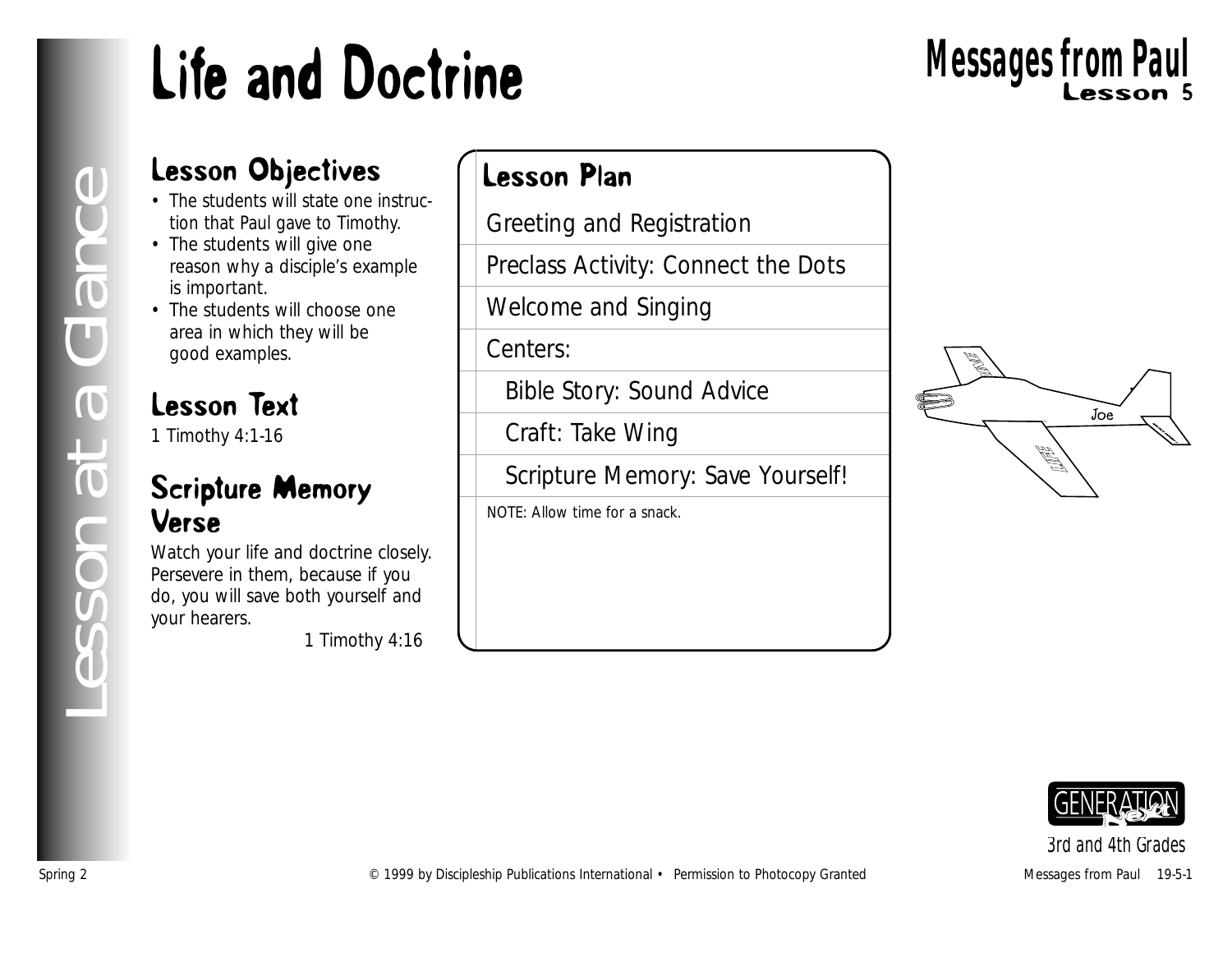## Life and Doctrine **Life and Doctrine P** Life and Doctrine **P** Intervalse from Paul Connect the Dots

## Connect the Dots

The students will review key scriptures from this unit in this activity.

### **Materials**

*For each student:*

• pencil

**R**

**E**

**•**

**C**

**L**

**A**

**S**

**S**

*Reproducible Pages:*

• Page A, 1 copy for each student

Do not be anxious about anything,

For the wages of sin is death,

Don't let anyone look down on you

Love is patient, love is kind.

Be diligent in these matters;

Watch

And the peace of God,

## Preparation

••••••••••• ••••••••••••••••••••••••••••

Complete the activity on your copy of Reproducible Page A.

Memory Verses and their references. The first one has been done for you.

your life

which transcends all/understanding,

but in everything, by **A** prayer and petition,

but the gift of God

It does not envy,

because you are young,

give yourself wholly to them,

## Instructions

- 1. Greet the students as they arrive. Tell them that in today's lesson they will be learning about Paul's message to Timothy found in the book of 1 Timothy. Explain that in today's Preclass Activity they will be matching together parts of previous Scriptures from earlier lessons in this unit on Paul's messages.
- 2. Distribute the copies of Reproducible Page A and pencils. Encourage the students to work with a partner or small group.
- 3. Circulate among the students to offer help and encouragement.

•••••••••••••••••••••••••••••••••••••••

Philippians 4:7

1 $\n *1*$ imothy 4:15

1 Corinthians 13:4

Philippians 4:6

Timothy 4:16a

1 Timothy 4:12

Romans 6:23

## Teacher Tips

• For a more hands-on group activity, copy each of the thirty-five phrases and references from Reproducible Page A on large pieces of paper and have the students put them together like a giant puzzle on the floor.



*3rd and 4th Grades*

Directions: Use your Bible to help you draw a line from each box starting on the left to complete the Scripture

will guard your hearts and your minds

in speech, in life, in love, in faith and in purity.

closely.

in Christ Jesus our Lord.

it is not proud.

in Christ Jesus.

present your requests to God.

may see your progress.

it does not boast

but set an example for the believers

so that everyone

with thanksgiving

and doctrine

is eternal life

Connect the Dots

•••••••••••••••••• •••••••••••••••••••••••••••••••••••••••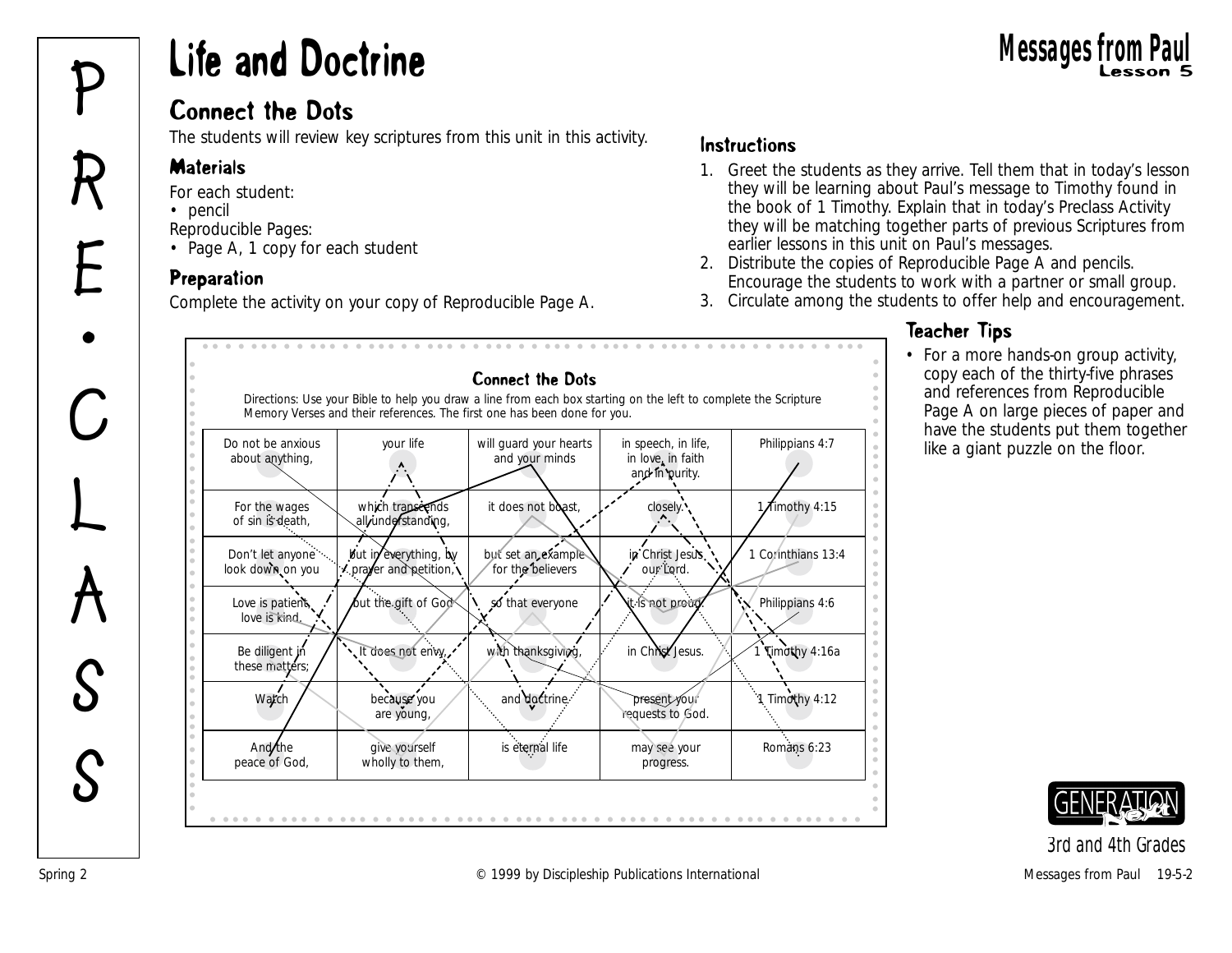

## Life and Doctrine **Life and Doctrine Messages from Paul Sound Advise**<br> **Messages from Paul Advise**

## Sound Advice

The students will actively listen to Paul's instructions in his first letter to Timothy.

### **Materials**

*For the teacher:*

• large writing surface

#### Preparation

1. On the large writing surface, neatly print the following seven statements:

Everything God created is good. Point these things out. Train yourself to be godly. This is a trustworthy saying. Command and teach these things. Be diligent in these matters. Watch your life.

2. Practice presenting this activity with energy and enthusiasm.

## Introducing the Bible Story

Open your Bible to 1 Timothy 4:1-16. Tell the students that today's Bible Story comes from the New Testament book—or letter—written by Paul called 1 Timothy. Timothy was a close friend and brother to Paul. Paul loved Timothy like a son. Explain that in this letter, Paul gave Timothy instructions to help him be an effective minister.

- *Do you know the name of a minister in our church?*
- *What does our minister do?*
- *Is our minister's job important? Why?*
- *Do you think that people pay attention to our minister? Why?*
- *Is the minister's example important? Why?*

Explain to the students that Paul was a minister and an apostle and he knew that it was a very important job. Paul wanted Timothy to be a great minister so that many other people could become disciples and grow in their faith. In his letter, Paul taught Timothy how to help different kinds of people and deal with different kinds of problems. He gave him instructions and advice for how the people should worship God and lead in the church. Ultimately, Paul encouraged Timothy to be a good example to all the believers. God inspired Paul to be able to teach, write and minister.

## Presenting the Bible Story

Tell the students to open their Bibles to 1 Timothy 4 and direct their attention to the large writing surface. Read each of the seven statements to them and then have them say the statements with you out loud. Explain that these statements are from Paul's letter to Timothy. Tell them that they will follow along as you read 1 Timothy 4:1-16. As soon as they hear one of these statements (printed for you in all capitals) then they stand up. Stop your reading of the passage when all the students are standing and say the statement together. Then have the students sit down again.

*The Spirit clearly says that in later times some will abandon the faith and follow deceiving spirits and things taught by demons. Such teachings come through hypocritical liars, whose consciences have been seared as with a hot iron. They forbid people to marry and order them to abstain from certain foods, which God created to be received with thanksgiving by those who believe and who know the truth. For EVERYTHING GOD CREATED IS GOOD, and nothing is to be rejected if it is received with thanksgiving, because it is consecrated by the word of God and prayer.*

*If you POINT THESE THINGS OUT to the brothers, you will be a good minister of Christ Jesus, brought up in the truths of the faith and of the good teaching that you have followed. Have nothing to do with godless myths and old wives' tales; rather, TRAIN YOURSELF TO BE GODLY. For physical training is of some value, but godliness has value for all things, holding promise for both the present life and the life to come.*

*THIS IS A TRUSTWORTHY SAYING that deserves full acceptance (and for this we labor and strive), that we have put our hope in the living God, who is the Savior of all men, and especially of those who believe.*

*COMMAND AND TEACH THESE THINGS. Don't let anyone look down on you because you are young, but set an example for the believers in speech, in life, in love, in faith and in purity. Until I*

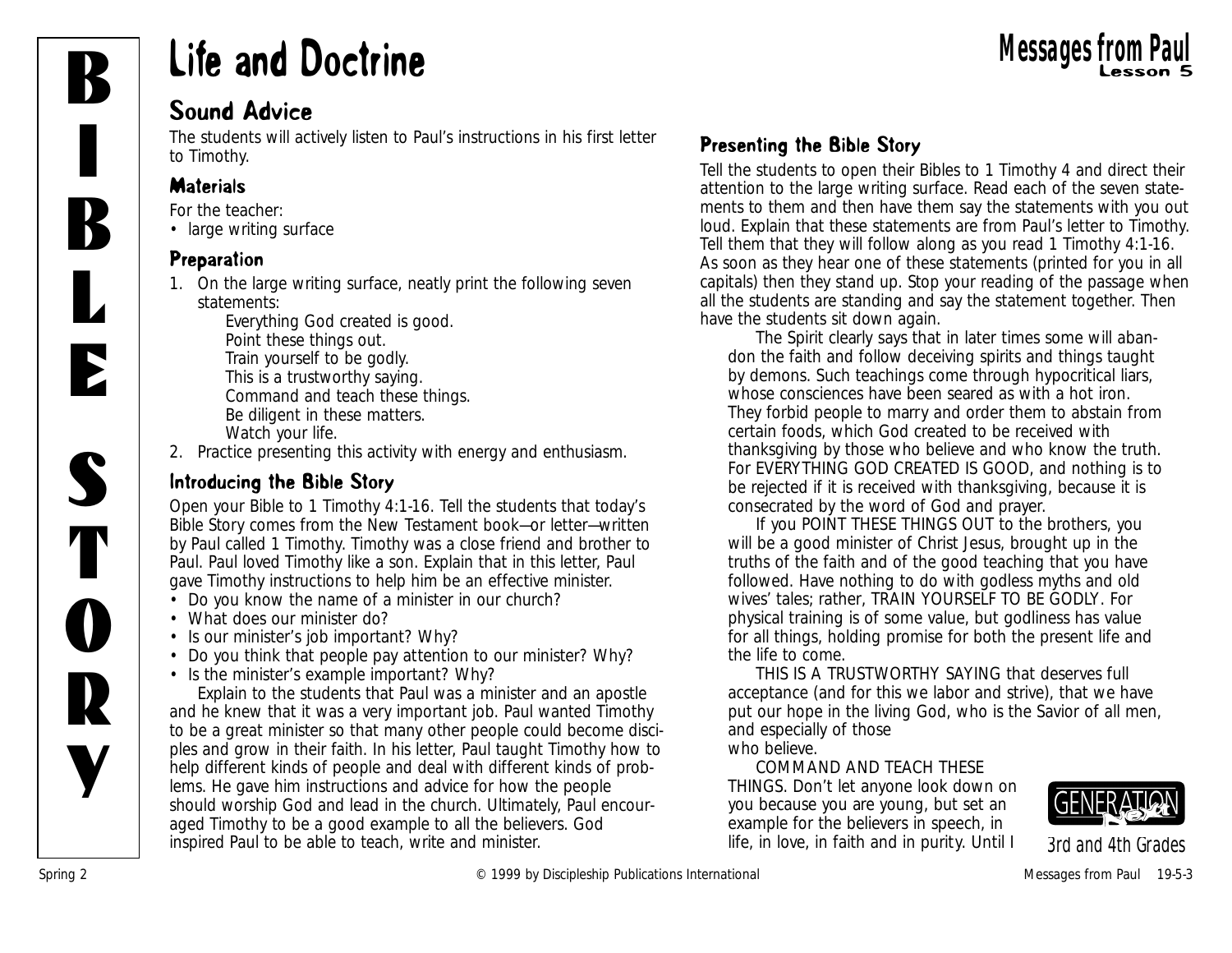## Life and Doctrine Lesson 5 B **Messages from Paul**

*come, devote yourself to the public reading of Scripture, to preaching and to teaching. Do not neglect your gift, which was given you through a prophetic message when the body of elders laid their hands on you.*

*BE DILIGENT IN THESE MATTERS; give yourself wholly to them, so that everyone may see your progress. WATCH YOUR LIFE and doctrine closely. Persevere in them, because if you do, you will save both yourself and your hearers. (1 Timothy 4:1-16, emphasis added)*

## Sharing with Others

Ask the students what they think is the most important thing that Paul said to Timothy in this passage. Point out that Paul told Timothy not to let anyone look down on him because he was young, but to set an example for the believers. Encourage the students that even though they are young, they can still set an example of faith. Ask the students if they can think of someone that they can share today's lesson with. Close with a prayer for the students to see ways that they can be a great example for God.

### Teacher Tips

• Make your reading dramatic and give special emphasis to the featured phrases.

## 1 Timothy 4:1-16

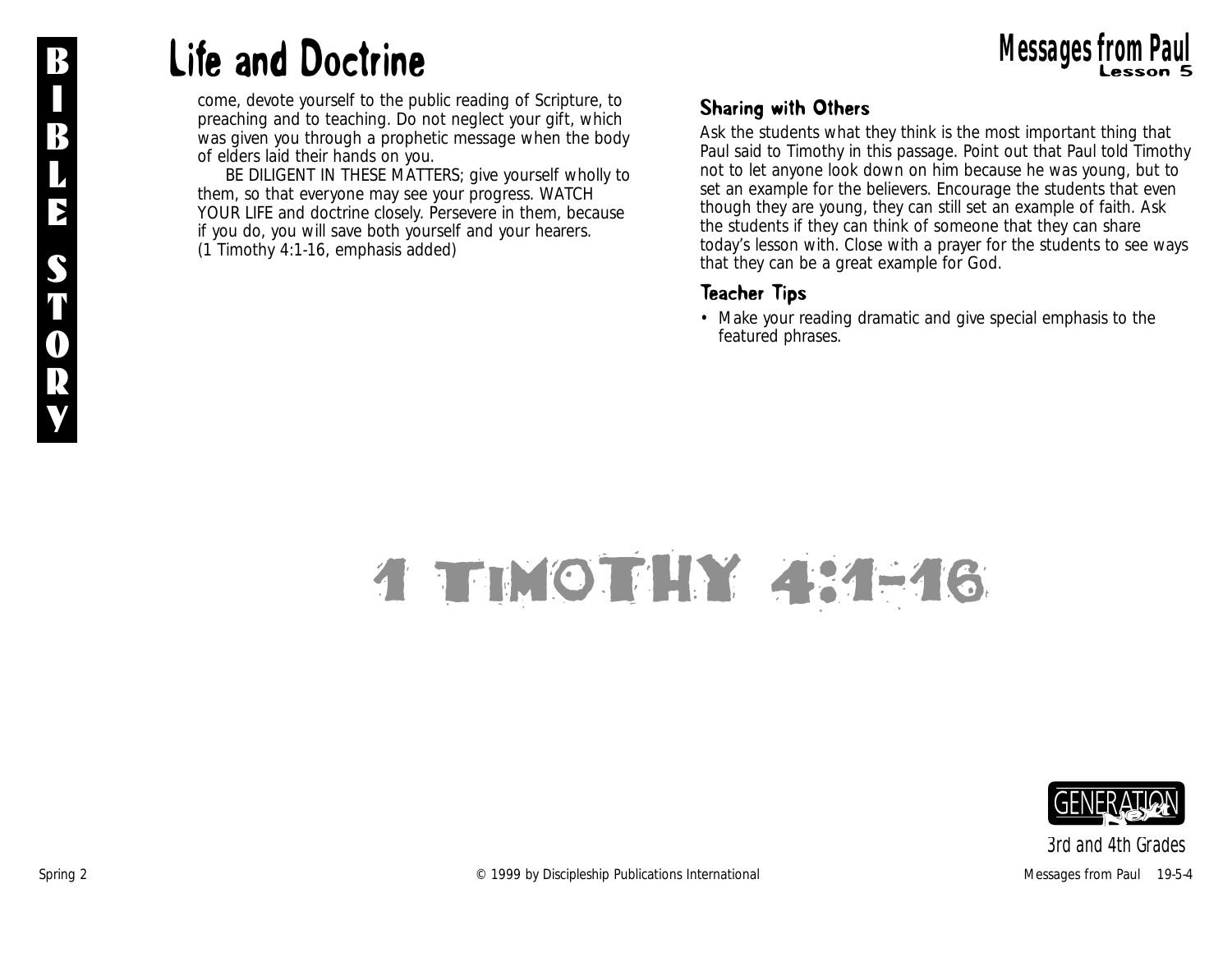## Life and Doctrine

## Take Wing

The students will make airplanes illustrating the biblical principle of "life and doctrine."

## **Materials**

*For each student:*

- 1 cardboard insert,  $8\frac{1}{2}$ " x 11" (or very lightweight cardboard)
- scissors
- glue stick
- markers or colored pencils
- 2 large paper clips
- *For the teacher:*
- cardboard inserts (or very lightweight cardboard)
- utility knife
- scissors
- *Reproducible Pages:*
- Page B, 1 copy for each student

### **Preparation**

- 1. Cut the plane stencil from one of the copies of Reproducible Page B.
- 2. Prepare a plane for each student, see Figure A, as follows:
	- A. Trace and cut out a plane from the cardboard insert.
	- B. Cut two notches, as indicated, in the center and tail of the plane.
- 3. Make a model of the craft for the students to see. NOTE: Due to the technical nature of this craft, give yourself extra time to prepare your model so that you are very confident to lead the students through each of the steps.

#### **Instructions**

1. Introduce the craft as follows: *In your Bible Story this week, you are learning about Paul's message and instructions to Timothy. In this letter, Paul teaches Timothy about leading the church and helping disciples. Paul gives Timothy advice about being a good minister of Jesus.* Show the students your model. Read the words on the wings and explain that Paul taught Timothy that life and doctrine were equally important—just like two wings on an airplane. Demonstrate how the plane flies.

- 2. Distribute the copies of Reproducible Page B, scissors, and glue sticks.
- 3. Have the students make the wing and stabilizer as follows:
	- A. Have them cut out the section of Reproducible Page B containing the wing and stabilizer.

**Messages f** 

- B. Have them glue the section to the cardboard insert. See Figure B.
- C. Have them cut out the wing and stabilizer.
- 4. As the students complete Step 3, circulate among them and cut the notch in the wing and stabilizer where indicated. See Figure C.
- 5. Distribute the planes and the markers. Have the students decorate their planes.
- 6. Help the students complete the plane, see Figure D, as follows:
	- A. Slide the wing through the notch in the center until the wing notch is aligned with plane notch. Pull the wing forward to engage the notch and lock the wing in place.
	- B. Slide the stabilizer notch into the notch in the rudder of the plane. Pull the stabilizer all the way forward to engage the notch and lock it in place.
	- C. Distribute the paper clips. Have the students attach the paper clips to the nose of the plane.

## Conclusion

Ask the students which wing is more important to the plane—the left or the right. Point out that both are equally important and without either one the plane would crash. Tell the students that this plane should remind them that God wants us to not only know what the Bible says (doctrine) but also to be an example of our faith in God (life). Close with a prayer for the students to think about their lives and their beliefs this week.

## Teacher Tips

• The best way to launch the plane is to hold it between your fingers underneath the wings and throw it forward and slightly upward.



*3rd and 4th Grades*







**F** 

T

C

R

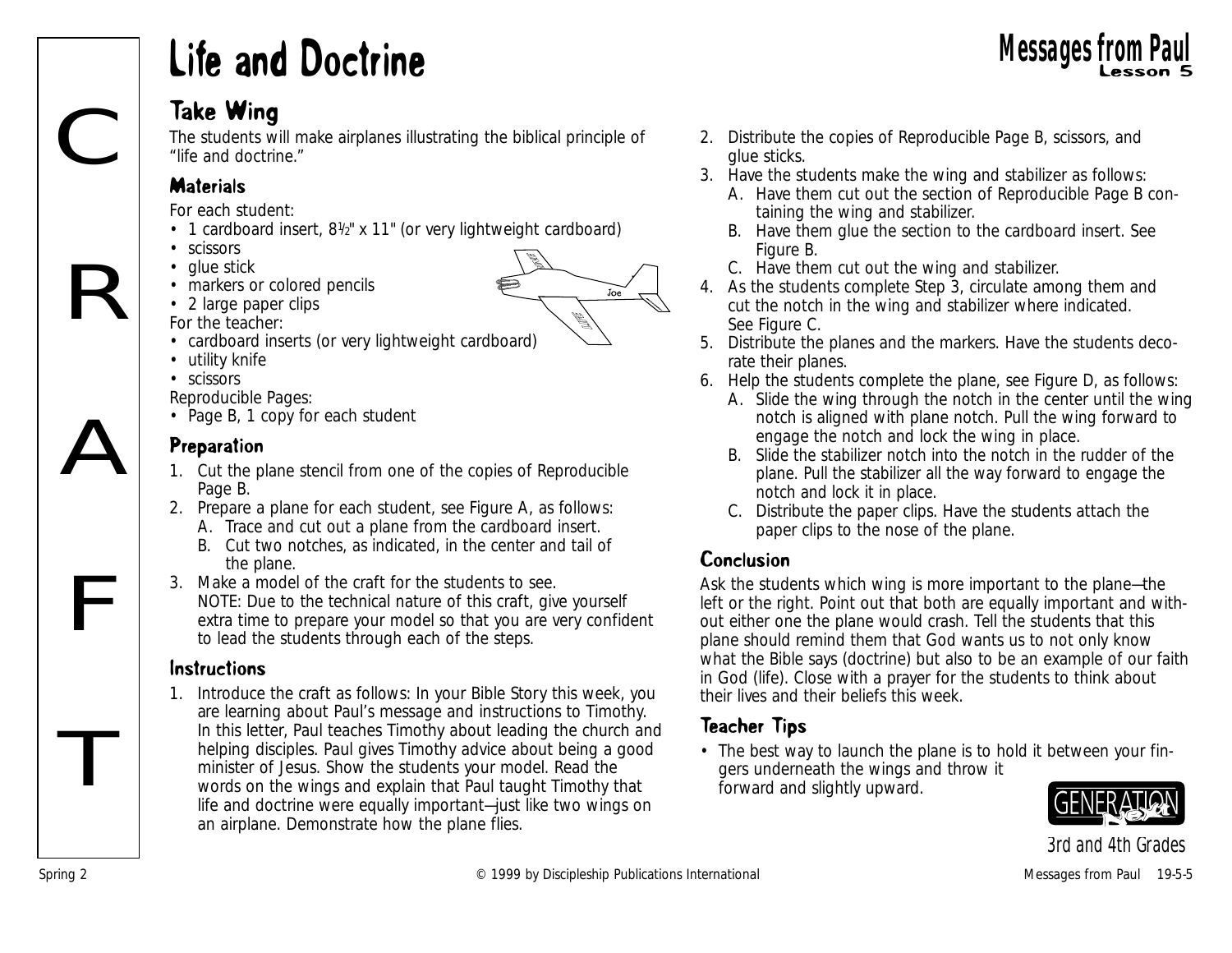## Life and Doctrine **Life and Doctrine**

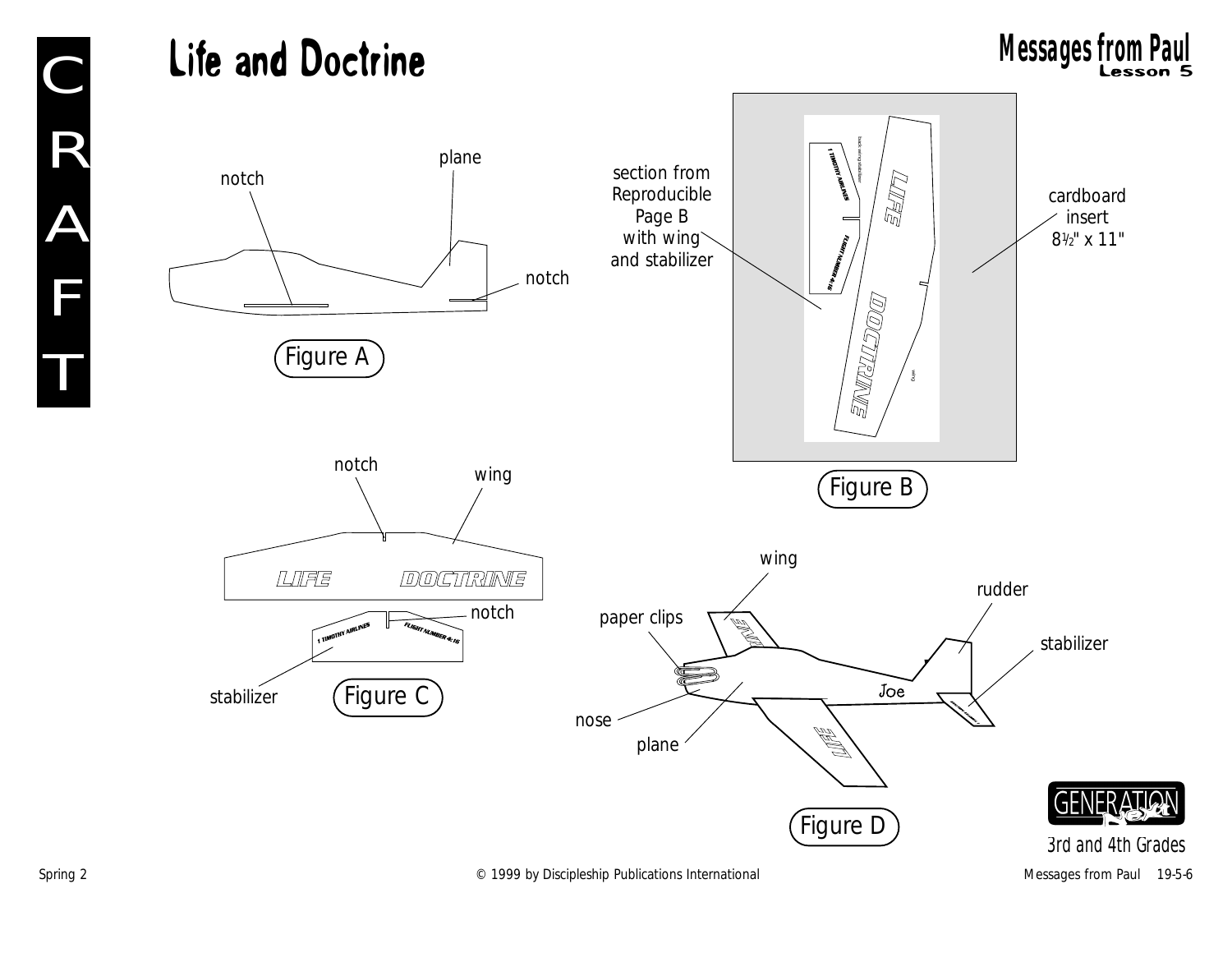## SC Life and Doctrine **Life and Doctrine**

## Save Yourself!

The students will learn and memorize today's Scripture Memory Verse as they do this interactive repetition.

## Core Scripture Memory

Watch your life and doctrine closely. Persevere in them, because if you do, you will save both yourself and your hearers. *1 Timothy 4:16*

## Materials:

*For the teacher:*

- 6 index cards, 5" x 7"
- marker

### Preparation

1. Neatly print each of the following phrases on the index cards: Watch your life and doctrine closely. Persevere in them,

because if you do,

- you will save both yourself
- and your hearers.
- 1 Timothy 4:16
- 2. Practice leading this activity.

## **Instructions**

- 1. Introduce today's activity: *In your Bible Story this week, you are learning about Paul's instructions to Timothy. In this letter, Paul taught Timothy many important things about being a good minister and he gave him advice about how to help people and deal with problems. At the end of chapter 4, Paul told Timothy to watch his life and his doctrine. In your Scripture Memory Verse, you will learn and memorize Paul's words to Timothy.*
- 2. Show the students the Scripture Memory Verse on the back of this Lesson Card. Say it to them three times as they follow along. Have them say it together with you three more times.
- 3. Lead the students in saying it with you in the following ways: standing, sitting, hopping on one leg, with their hands up in the air, on their knees.
- 4. Ask the students if they know what "doctrine" means. Explain that doctrine means teaching. A disciple has a doctrine or a teaching about God that comes from the Bible. Paul knew that Timothy needed to know the Bible so that he could teach people accurately about Jesus.
- 5. Have the students sit in a circle. Show them the cards that you prepared. Shuffle them and pass them to the students. Tell the students that they will all say the verse together, and when they say the phrase that a student is holding, that student should stand up. Repeat this activity three times, each time collecting and redistributing the cards.
- 6. Collect the cards and give them to the students. Tell them to use the cards to say the verse in the correct order. Have each student say his section in the correct order until the verse is complete.
- 7. Collect the cards and remove one. Distribute the remaining cards. Have the students repeat Step 6 only this time saying the missing phrase from memory. Repeat this exercise until all the cards have been removed and they can say the verse from memory.

## Conclusion

Ask the students how it makes them feel to know that they can actually help to save others by the lives they live and the doctrines they believe. Close with a prayer thanking God for the Bible.

## Teacher Tips

• Think of additional fun ways to drill the verse in the beginning of this activity.

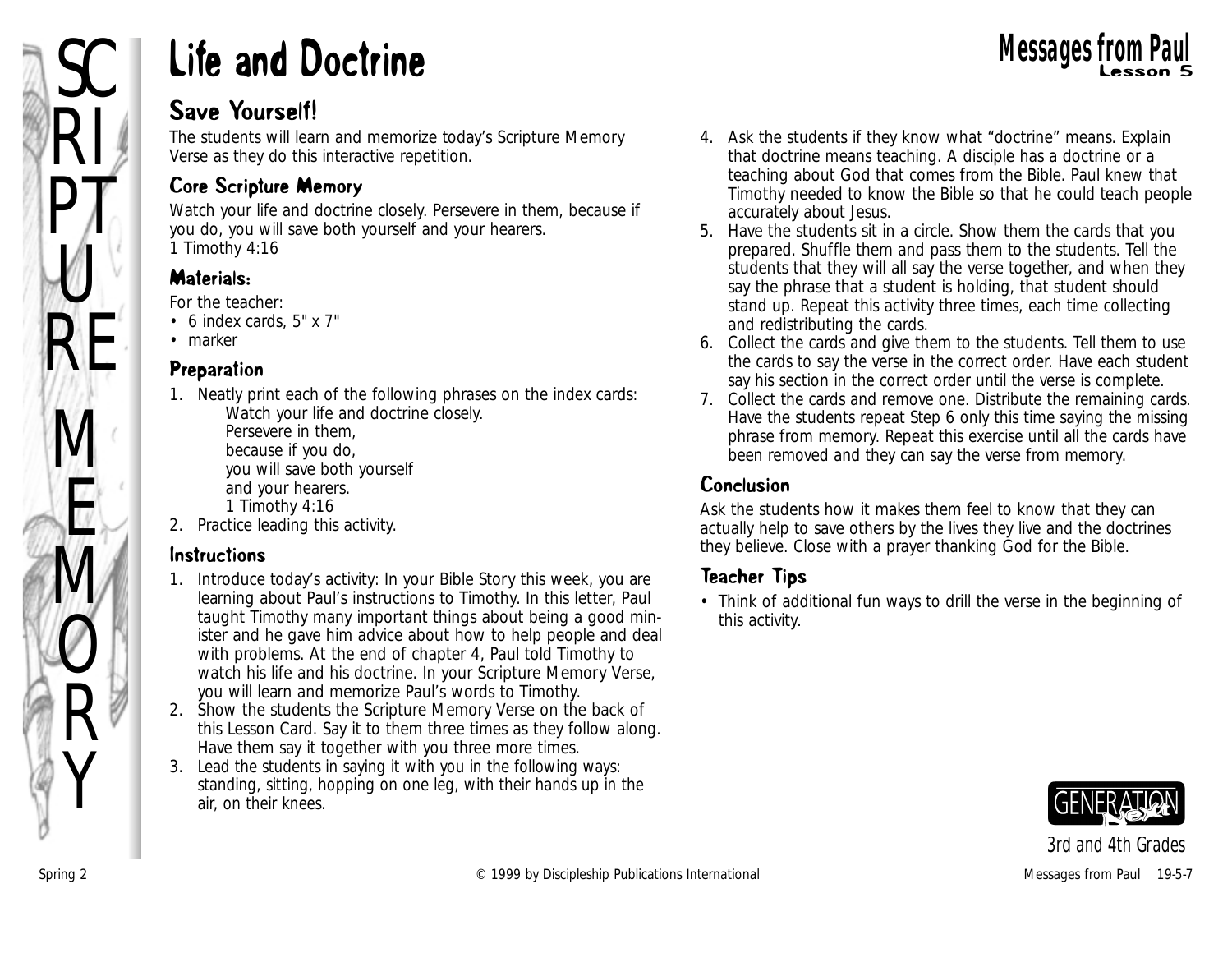SC Life and Doctrine **Life and Doctrine** 

Watch your life and doctrine closely. Persevere in them, because if you do, you will save both yourself and your hearers. 1 Timothy 4:16

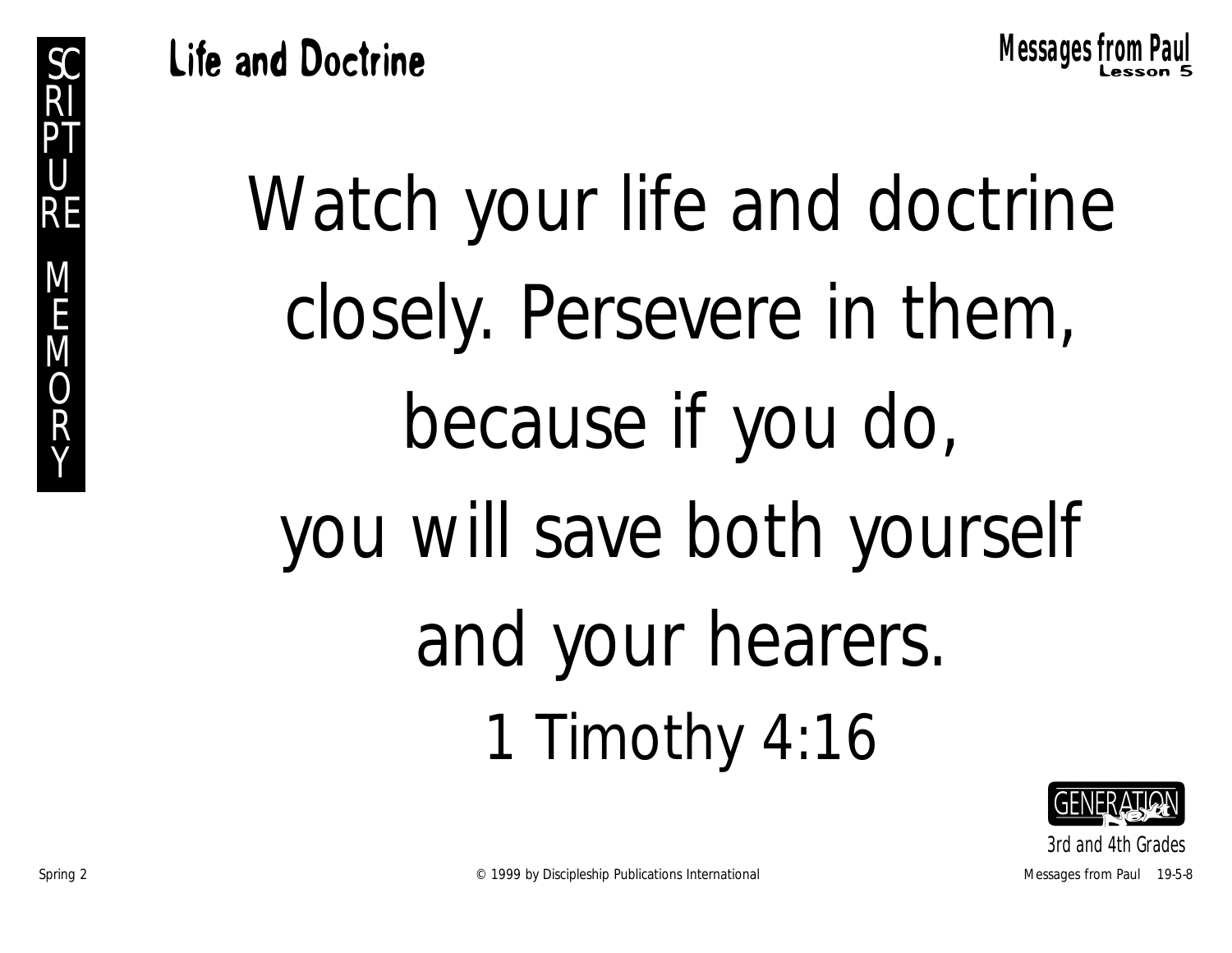P

R

E

•

C

L

 $\sum_{i=1}^{n}$ S

S

## Life and Doctrine **Messages from Paul**

## Lesson Objectives

- The students will state one instruction that Paul gave to Timothy.
- The students will give one reason why a disciple's example is important.
- The students will choose one area in which they will be good examples.

## Lesson Text

1 Timothy 4:1-16

## Scripture Memory Verse

Watch your life and doctrine closely. Persevere in them, because if you do, you will save both yourself and your hearers. *1 Timothy 4:16*

## Lesson Plan

Greeting and Registration Preclass Activity: Good Advice

Welcome and Singing

Centers:

Life Application: Give Me a Good Example

Game: Timothy Toss-Up

Bible Skills: Out of Order

NOTE: Allow time for a snack.

## Good Advice

The students will review this week's lesson as they complete this activity.

### **Materials**

*For each student:*

• pencil

*Reproducible Pages:*

• Page C, 1 copy for each student

### Preparation

Complete the activity on your copy of Reproducible Page C.

#### **Instructions**

- 1. Greet the students as they arrive. Remind them that this week they are learning about the instructions that Paul gave to Timothy on how to be an effective minister.
- **Lesson Objectives**<br> **Examplementary** and examplementary and the contrast of the properties of the contrast of the supplementary of the supplementary of the control of the supplementary of the control of the supplementary 2. Distribute the copies of Reproducible Page C and pencils. Help the students to find a partner to work with. Encourage them to use their Bibles and help each other.
	- 3. Circulate among the students to offer help and encouragement. Check their answers with the Answer Key.

## Answer Key

- 1. faith
- 2. good/thanksgiving
- devote/preaching/teaching
- 4. Persevere
- 5. Command
- 6. trustworthy
- 7. speech/purity
- 8. diligent
- 9. godliness/promise

## Teacher Tips

• Encourage the students who did not hear this week's Bible Story to work with those who did.

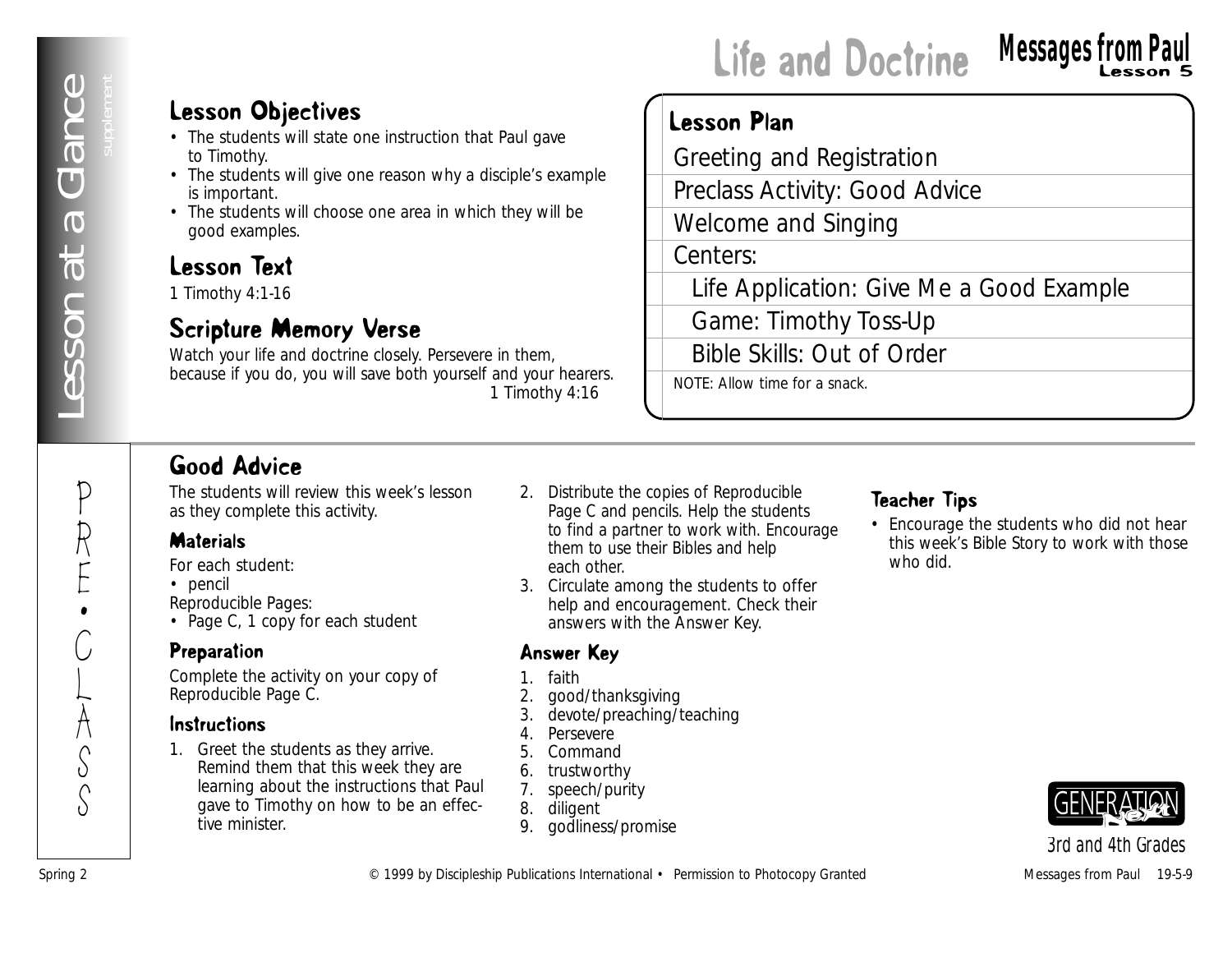L

i

f

e

A

p

p

l

i

c

a

t

i

 $\Omega$ 

## Give Me a Good Example

The students will review this week's Bible Story by thinking of a good example to follow and by thinking of how they can be a good example to others as well.

#### **Materials**

- *For the teacher:*
- scissors

*Reproducible Pages:*

• Page D, 1 copy for the teacher

#### Preparation

Cut out the five words from your copy of Reproducible Page D.

### Reviewing the Bible Story

Open your Bible to 1 Timothy 4:16. *In your Bible Story this week, you learned about Paul's instructions to Timothy.* Ask the students if they remember some of the things that Paul said to Timothy from the Bible Story. Review with them that Paul gave Timothy instructions for how to be an effective minister of the gospel. Since Timothy was a young man, Paul urged him not to let people look down on him, but rather to set an example for the believers.

## Life Application

Ask the students to explain the importance of a good example.

- *Would you rather read a book about playing the piano or have someone show you how?*
- *Would you rather listen to someone tell you how to hit a baseball or show you how?*

• *Would you rather have someone tell you that you should be like Jesus or show you how Jesus would act in a situation? Jesus was the perfect example of how God wants people to love and obey and serve him. Since Jesus is no longer living on the earth as a man, disciples need other disciples who can show them Jesus' example. Paul wanted Timothy to set an example for the believers in the areas of speech, life, love, faith and purity.*



Love

Have the students sit in a circle. Show the students the words that you prepared. Explain that they will take turns thinking about what it means to be an example in the different areas that Paul described to Timothy. Mix up the papers and choose a student to take one from you and read it to the group. Ask the group to say how they can be an example of Jesus in this area this week. Use the guide below for ideas. Do this for all five words.

| Speech | Do not gossip; do not use profanity; encourage people; talk<br>about good things and God.                                                               |
|--------|---------------------------------------------------------------------------------------------------------------------------------------------------------|
| Life   | Do what you say you will do; practice what you preach; be like<br>Jesus.                                                                                |
| Love   | Be patient; kind; polite; unselfish; serve others without expect-<br>ing anything back.                                                                 |
| Faith  | Do not get stressed out; be calm and positive; talk about what<br>God has done; pray.                                                                   |
| Purity | Do not talk or even think about things that concern sex out-<br>side of marriage; think the best of others; do not tell dirty<br>jokes; tell the truth. |

#### Conclusion

Ask the students if they can think of someone that is a good example in one of these areas. Ask them how it makes them feel to know that they can be an example of Jesus to others. Close with a prayer asking God to help us be good examples of Jesus.

## Teacher Tips

• Be prepared to share examples from your own life.

Life

Purity

Speech



*3rd and 4th Grades*

Spring 2 **Example 2** C 1999 by Discipleship Publications International Messages from Paul 19-5-10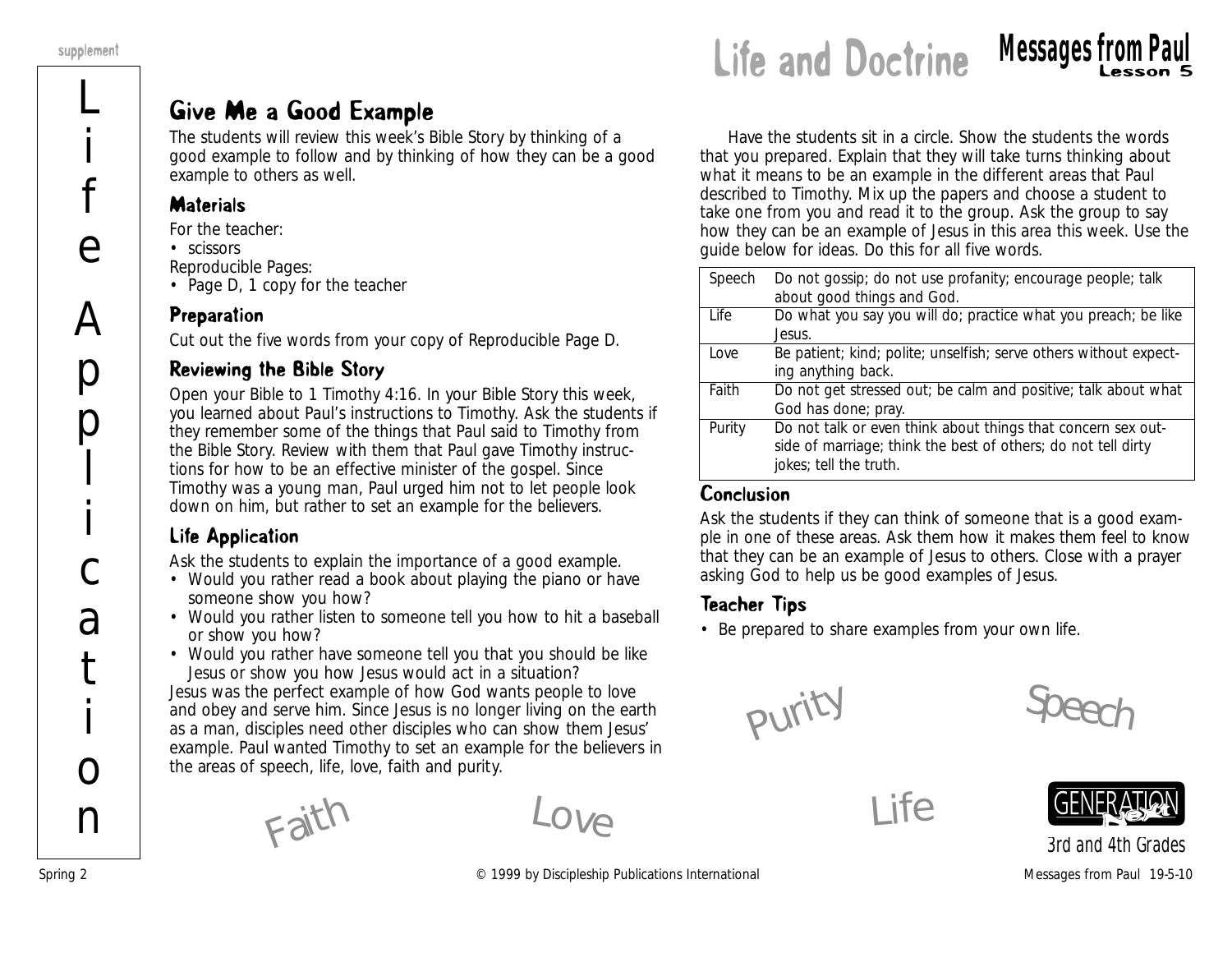

## Timothy Toss-Up

The students will review key ideas from this week's lesson as they complete a relay race.

#### **Materials**

*For the teacher:*

- 1 paper towel roll
- masking tape
- small table or desk
- watch or timer
- score pad and pencil

#### Preparation

- 1. Cover the paper towel roll with masking tape to be a baton.
- 2. Practice playing this game.

#### **Instructions**

- 1. Introduce today's activity: *In your Bible Story this week, you learned about Paul's instructions to Timothy. In this letter, Paul taught Timothy many important things about being a good minister and he gave him advice about how to help people and deal with problems. At the end of one chapter, Paul told Timothy to watch his life and his doctrine. Paul wanted Timothy to set a good example for the believers. In our game today, we will review some of the instructions that Paul gave to Timothy.*
- 2. Divide the students into two teams, mixing the students who heard this week's Bible Story with those who did not. Have both teams line up behind the table.
- 3. Show the students the baton you prepared. Place it on the table. Tell the students that you will read a "toss up" question. The first student to take the baton may answer the question first. If he does not answer correctly the other student may answer. The student who answers the toss-up question correctly wins the chance for his team to answer the first review question. If neither student answers the toss-up question correctly, throw it out and ask the next one. Every toss-up question is worth two points.
- 4. When the team is ready, ask the review question. They will have one minute to discuss their answer and use their Bibles. After one minute, they must give an answer. If they are incorrect, the opposing team has thirty seconds to offer an answer. The team who answers correctly receives the points indicated on the question. Keep score for the teams.
- 5. Have the next two students in line step up to the table for the next toss-up question. Place the baton on the table. Ask the next toss-up question and continue game play as before.
- 6. Continue until all the students have had a chance to answer a question or until all the questions have been asked.
- 7. Total each team's points to determine a winner.

## Conclusion

Ask the students how it makes them feel to know that Timothy was a young man and could still lead a church. Encourage the students that God can use them to be great examples in the church, too. Close with a prayer thanking God for great examples.

## Teacher Tips

• Adapt and modify this game to your group as needed.

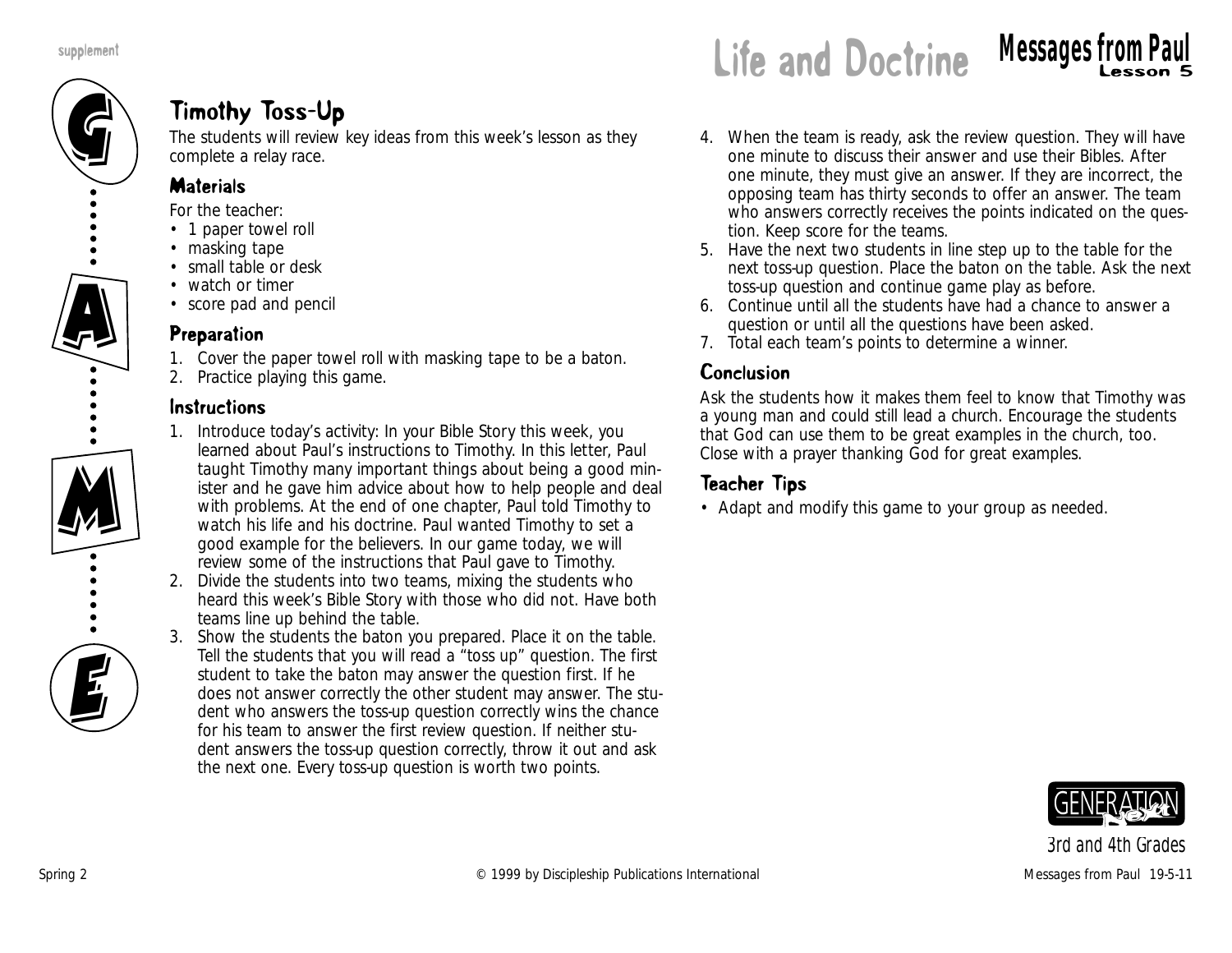G

A

M

j<br>E



Fill in the blank: "For everything God created is \_\_\_\_\_\_\_\_."

## Timothy Toss-Up

Questions and Answers

## Toss-up Questions

Each question is worth 2 points.

Who wrote the letter of 1 Timothy? (Paul)

|                                                                          | (good) 4 points                                                                                                                                                                                      |  |  |  |
|--------------------------------------------------------------------------|------------------------------------------------------------------------------------------------------------------------------------------------------------------------------------------------------|--|--|--|
| Who wrote the letter of 2 Timothy? (Paul)                                | Fill in the blank: "Train yourself to be __________." (godly) 4 points                                                                                                                               |  |  |  |
| Spell "Timothy" (T-I-M-O-T-H-Y)                                          | Fill in the blank: "Command and ______<br>these things."<br>(teach) 4 points                                                                                                                         |  |  |  |
| Spell "Paul" (P-A-U-L)                                                   | Fill in the blank: "Don't let anyone look down on you because you are<br>young) 4 points                                                                                                             |  |  |  |
| How many letters did Paul write to Timothy? (two)                        | Name one way that Paul told Timothy to set an example for the<br>believers. (Answers may be one of the following: speech, life, love,<br>faith, purity) 5 points                                     |  |  |  |
| True or False: Timothy was younger than Paul. (True)                     | Name one way that Paul told Timothy to set an example for the<br>believers. (Answers may be one of the following-but not repeating<br>previous answers: speech, life, love, faith, purity) 5 points  |  |  |  |
| True or False: Paul was Timothy's father. (False)                        | Name one way that Paul told Timothy to set an example for the<br>believers. (Answers may be one of the following-but not repeating<br>previous answers: speech, life, love, faith, purity) 5 points  |  |  |  |
| True or False: Timothy was a minister. (True)                            | Name one way that Paul told Timothy to set an example for the<br>believers. (Answers may be one of the following-but not repeating<br>previous answers: speech, life, love, faith, purity) 5 points  |  |  |  |
| True or False: Paul gave Timothy advice. (True)                          | Paul told Timothy to watch two things closely. What were they?<br>(life and doctrine) 6 points                                                                                                       |  |  |  |
| True or False: The book of 1 Timothy is in the Old Testament.<br>(False) | Paul told Timothy that if he persevered in these things, he would save<br>himself and who else? (his hearers) 6 points                                                                               |  |  |  |
| Spell "Example." (E-X-A-M-P-L-E)                                         | Say this week's Scripture Memory Verse. (Watch your life and doc-<br>trine closely. Persevere in them, because if you do, you will save both<br>yourself and your hearers. 1 Timothy 4:16) 10 points |  |  |  |
| Spell "Progress." (P-R-O-G-R-E-S-S)                                      | Tell the book and chapter that this week's Bible Story comes from.<br>(1 Timothy 4) 10 points                                                                                                        |  |  |  |
|                                                                          |                                                                                                                                                                                                      |  |  |  |

### Review Questions Point values assigned for each question.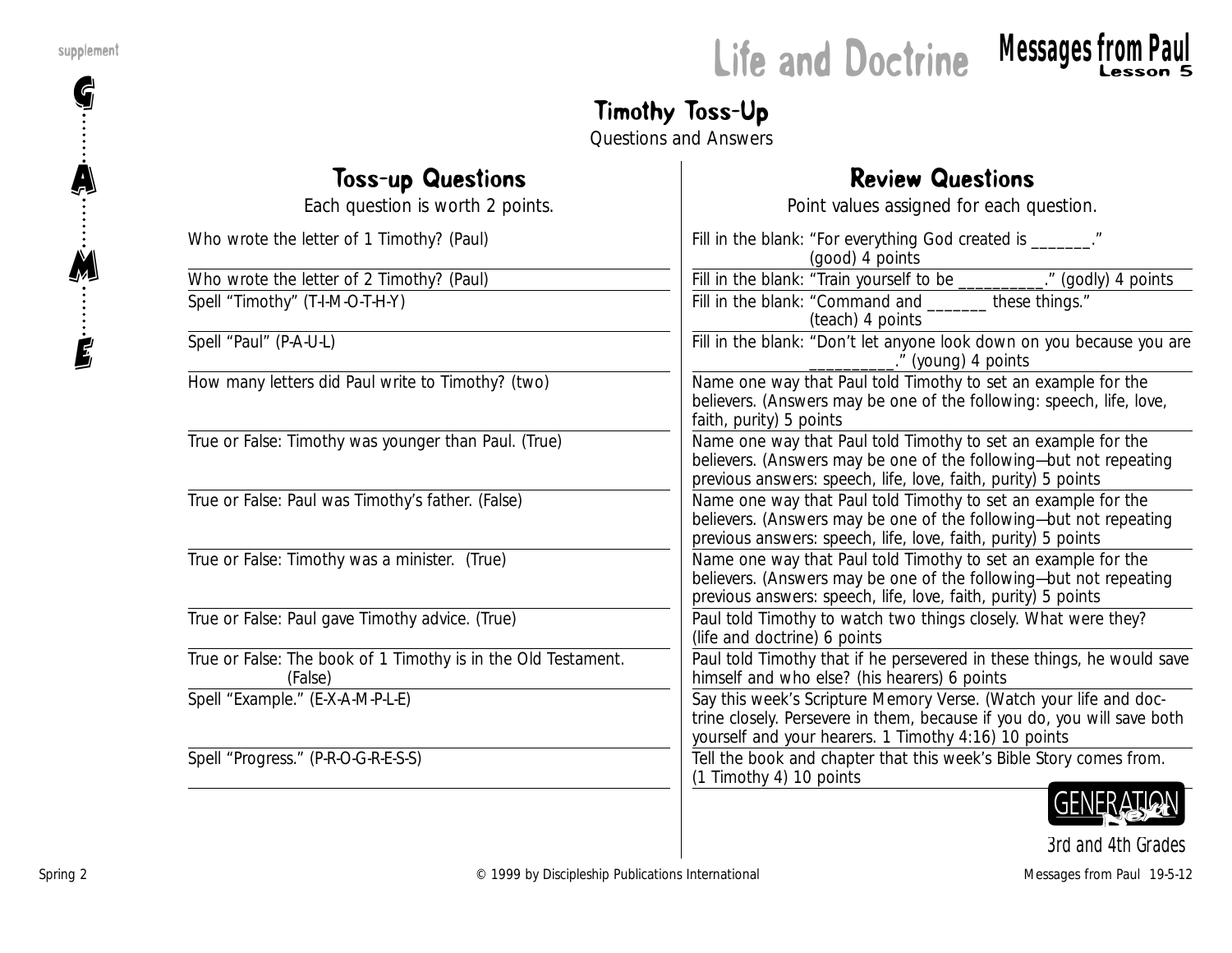supplement<br>
B

i

 $\frac{1}{\mathsf{B}}$ 

 $\overline{L}$ 

e

S

k

i

 $\overline{L}$ 

 $\overline{L}$ 

 $\boldsymbol{\zeta}$ 

## supplement<br> **Life and Doctrine Messages from Paul**

## Out of Order

The students will compete to put verses from this week's Bible Story in order.

## **Materials**

*For each student:*

- pencil
- *For the teacher:*
- large writing surface
- watch or timer with a second hand
- paper and pen

*Reproducible Pages:*

• Page E, 1 copy for each student

## Preparation

- 1. Complete the activity on your copy of Reproducible Page E.
- 2. On the large writing surface, write the following references in this order: John 8:32, John 2:12, John 3:16, John 12:24, John 13:35, John 13:13.

## **Instructions**

- 1. Introduce today's activity: *In your Bible Story this week, you learned about Paul's instructions to Timothy. In this letter, Paul taught Timothy many important things about being a good minister and he gave him advice about how to help people and deal with problems. At the end of one chapter, Paul told Timothy to watch his life and his doctrine. Paul wanted Timothy to set a good example for the believers. In your activity today, you will see how quickly you can put some verses from 1 Timothy 4 in order.*
- 2. Show the students the list of references on the large writing surface. Tell them that they are out of order. Ask them to help you put them in the correct order from the first to the last as they appear in the book of John. Explain that they should look at the first number, which is the chapter, and then at the second number, which is the verse. Work with them to put them in the correct order: John 2:12, John 3:16, John 8:32, John 12:24, John 13:13, John 13:35.
- 3. Tell the students that they will do this same activity on their worksheet for time and accuracy. Distribute the copies of Reproducible Page E and pencils. Tell the students to look at the first list to see how they should write in their answers in the column next to the references. Then, have them turn their pages face down. Explain that there are five sets of scriptures to put in order. They will do one set at a time and when they are finished, they should raise their hands and turn their papers over.
- 4. Begin by telling the students to "Go" and start your timer. Make sure to mark the time of the first student to finish. When all the students are finished, have them turn their papers over and check their answers with your Answer Key on the back of this Lesson Card.
- 5. Do this for each of the six lists.

## Conclusion

Encourage the students for their participation and suggest that they try this activity at home with a friend or family member. Ask them how it makes them feel to know that they can be great examples of knowing the Bible. Close with a prayer thanking God for the Bible.

## Teacher Tips

• Adapt this activity to the skill level of your students. If necessary, have the students work in pairs.

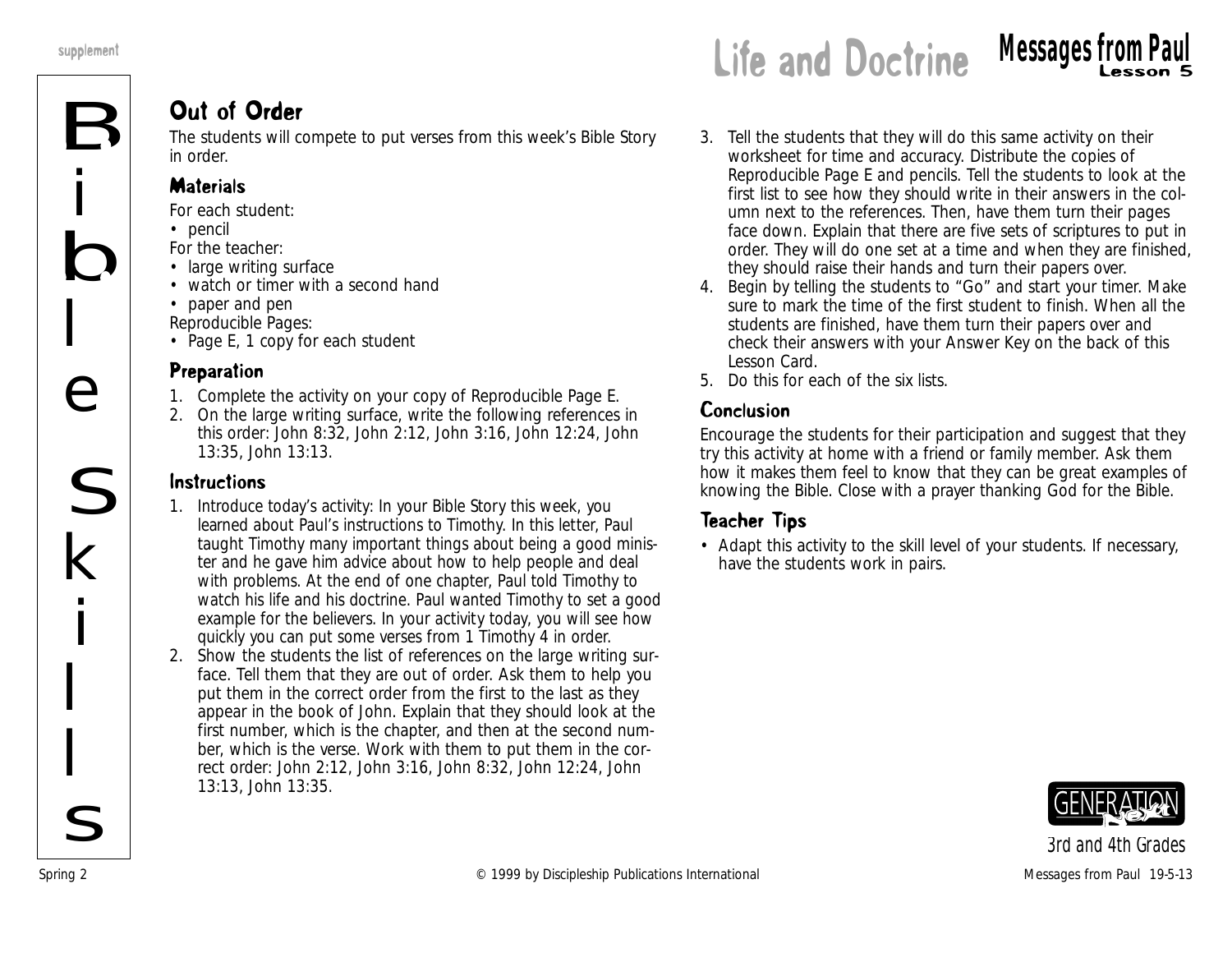ut of Order Out of Order Out of Order Out of Order Out of Order Out of Order Out of Order

Order Out of Order Out of Order Out of Order Out of Order Out of

 $\overleftarrow{\circ}$  $\overline{\mathbb{S}}$ 

Out

Order (

Out of Order Out of Order Out of Order Out of Order Out of Order Out of Order Out of Order Out of Order Out of Order Out of Order Out of Order Out of Order Out of Order Out of Order Out of Order Country Country Country Cou

## Out of Order

Answer Key

Directions: Put each set of references in their correct Biblical order. Follow the example provided for you.

| Set $#1$  |   | Set #2         |   | Set #3         |  |
|-----------|---|----------------|---|----------------|--|
| Mark 3:1  |   | 1 Timothy 3:2  |   | 1 Timothy 3:11 |  |
| Mark 1:3  |   | 1 Timothy 4:3  | 4 | 1 Timothy 2:11 |  |
| Mark 12:3 |   | 1 Timothy 1:5  |   | 1 Timothy 5:11 |  |
| Mark 3:12 | 4 | 1 Timothy 2:12 | 2 | 1 Timothy 1:11 |  |
| Mark 2:13 |   | 1 Timothy 6:11 | 6 | 1 Timothy 6:11 |  |
| Mark 3:13 |   | 1 Timothy 5:8  |   | 1 Timothy 4:11 |  |

| Set #5 | Set #6                                                                                                 |    |
|--------|--------------------------------------------------------------------------------------------------------|----|
|        | 1 Timothy 4:16                                                                                         |    |
| 2      | 1 Timothy 4:4                                                                                          |    |
|        | 1 Timothy $4:14$                                                                                       |    |
| 4      | 1 Timothy 4:17                                                                                         | ĥ  |
|        | 1 Timothy 4:7                                                                                          | -9 |
| 6      | 1 Timothy 4:12                                                                                         | 3  |
|        | 1 Timothy 1:6<br>1 Timothy 2:4<br>1 Timothy 3:15<br>1 Timothy 4:15<br>1 Timothy 5: 9<br>1 Timothy 6:20 |    |

of Order Out of Order Out of Order Out of Order Out of Order Out of Order

Order Out



O tebtO to tuO tebtO to tuO tebtO to tuO tebtO to tuO tebtO to tuO tebtO to tuO tebtO to tuO tebtO to the second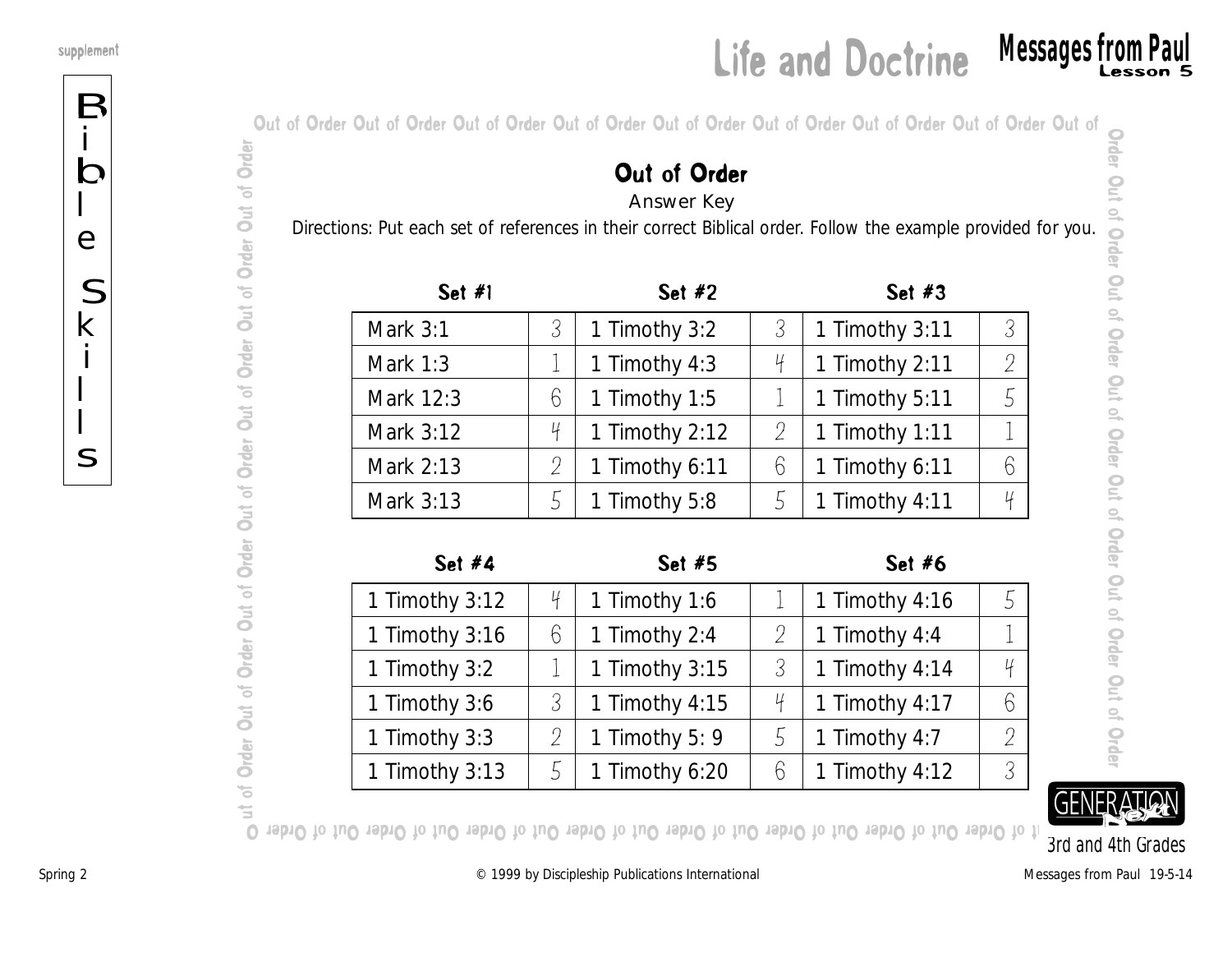**Core/Preclass**<br>1 copy for each student



|                                      | Directions: Use your Bible to help you draw a line from each box starting on the left to complete the Scripture<br>Memory Verses and their references. The first one has been done for you. | <b>Connect the Dots</b>                  | Name _____                                                 |                    |
|--------------------------------------|---------------------------------------------------------------------------------------------------------------------------------------------------------------------------------------------|------------------------------------------|------------------------------------------------------------|--------------------|
| Do not be anxious<br>about anything, | your life                                                                                                                                                                                   | will quard your hearts<br>and your minds | in speech, in life,<br>in love, in faith<br>and in purity. | Philippians 4:7    |
| For the wages<br>of sin is death,    | which transcends<br>all understanding,                                                                                                                                                      | it does not boast,                       | closely.                                                   | 1 Timothy 4:15     |
| Don't let anyone<br>look down on you | but in everything, by<br>prayer and petition,                                                                                                                                               | but set an example<br>for the believers  | in Christ Jesus<br>our Lord.                               | 1 Corinthians 13:4 |
| Love is patient,<br>love is kind.    | but the gift of God                                                                                                                                                                         | so that everyone                         | it is not proud.                                           | Philippians 4:6    |
| Be diligent in<br>these matters;     | It does not envy,                                                                                                                                                                           | with thanksgiving,                       | in Christ Jesus.                                           | 1 Timothy 4:16a    |
| Watch                                | because you<br>are young,                                                                                                                                                                   | and doctrine                             | present your<br>requests to God.                           | 1 Timothy 4:12     |
| And the<br>peace of God,             | give yourself<br>wholly to them,                                                                                                                                                            | is eternal life                          | may see your<br>progress.                                  | Romans 6:23        |



*3rd and 4th Grades*

•

Spring 2 **Example 2** C 1999 by Discipleship Publications International • Permission to Photocopy Granted Messages from Paul 19-5-15

••••••••••••••••••••••••••••••••••••••••••••••••••••••••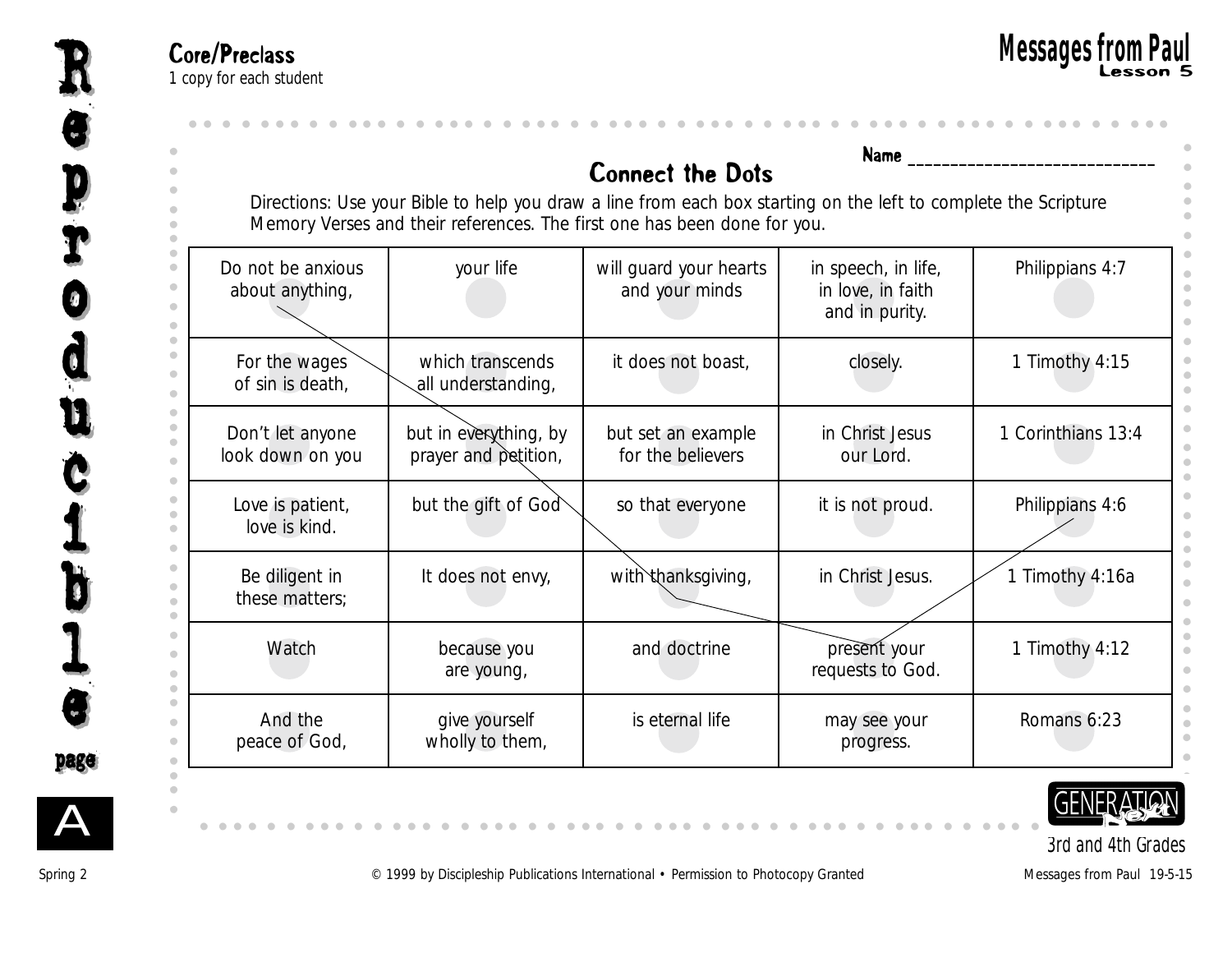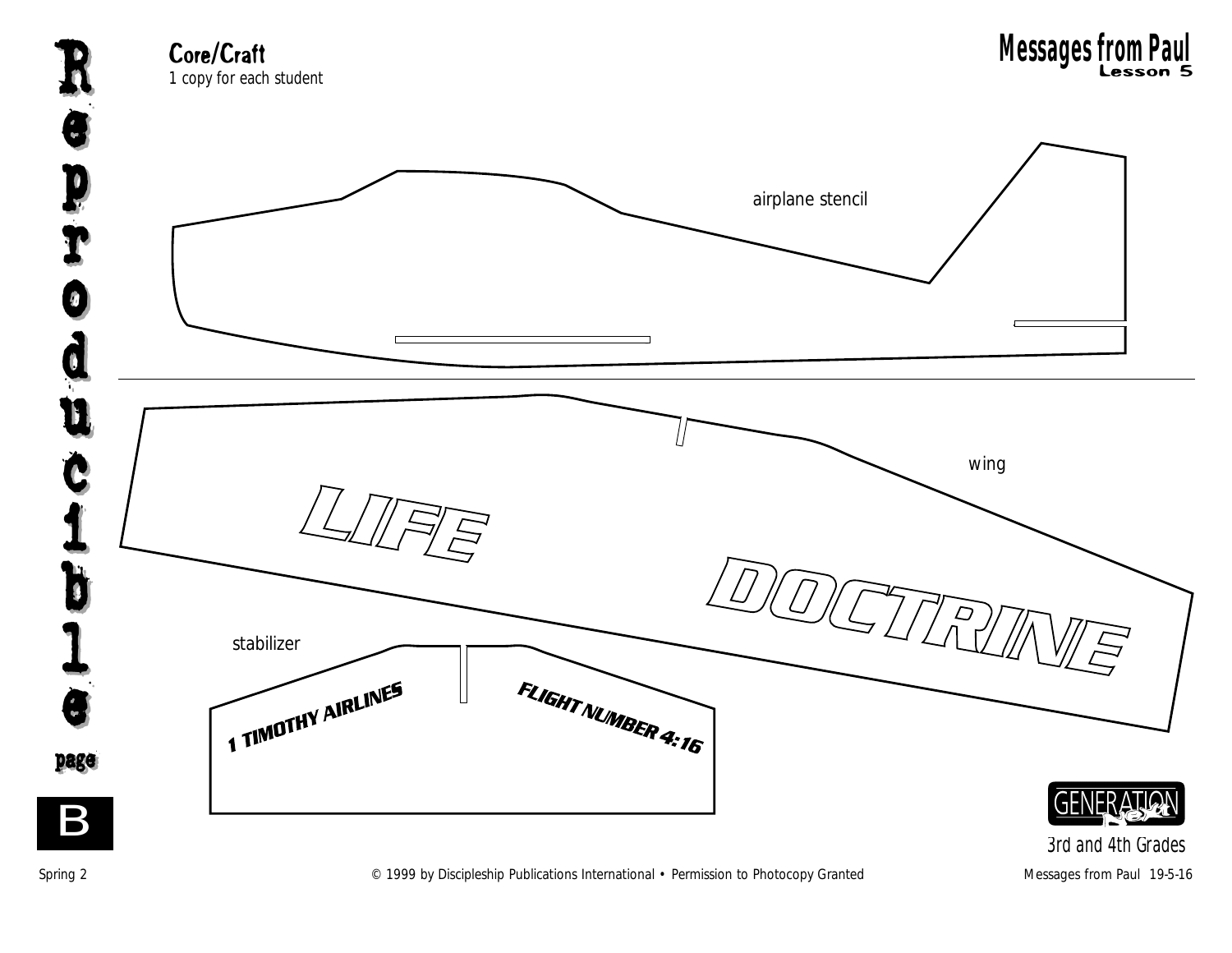|    |                                                                                                                                                                                                                                                                                                                                                                                                                                                                                                                          | Directions: Fill in the blanks in the following sentences with the<br>appropriate word from the word bank. Refer to 1 Timothy 4 for assistance. |                      |                   |                     |                                                                                                                  |
|----|--------------------------------------------------------------------------------------------------------------------------------------------------------------------------------------------------------------------------------------------------------------------------------------------------------------------------------------------------------------------------------------------------------------------------------------------------------------------------------------------------------------------------|-------------------------------------------------------------------------------------------------------------------------------------------------|----------------------|-------------------|---------------------|------------------------------------------------------------------------------------------------------------------|
|    |                                                                                                                                                                                                                                                                                                                                                                                                                                                                                                                          |                                                                                                                                                 | <b>Word Bank</b>     |                   |                     |                                                                                                                  |
|    | faith<br>thanksgiving<br>preaching<br>teaching                                                                                                                                                                                                                                                                                                                                                                                                                                                                           | trustworthy<br>diligent                                                                                                                         | Command<br>Persevere | speech<br>promise | purity<br>godliness | devote<br>good                                                                                                   |
|    | The Spirit clearly says that in later times some will abandon the ____________ and follow deceiving spirits and things<br>taught by demons. (hint: 1 Timothy 4:1)                                                                                                                                                                                                                                                                                                                                                        |                                                                                                                                                 |                      |                   |                     |                                                                                                                  |
|    | For everything God created is __________, and nothing is to be rejected if it is received with __________.<br>(hint: 1 Timothy $4:4$ )                                                                                                                                                                                                                                                                                                                                                                                   |                                                                                                                                                 |                      |                   |                     |                                                                                                                  |
|    | 3. Until I come, _______________ yourself to the public reading of Scripture, to ___________, and to ___________.<br>(hint: 1 Timothy $4:13$ )                                                                                                                                                                                                                                                                                                                                                                           |                                                                                                                                                 |                      |                   |                     |                                                                                                                  |
|    | Watch your life and doctrine closely. ____________ in them, because if you do, you will save both yourself and your<br>hearers. (hint: 1 Timothy 4:16)                                                                                                                                                                                                                                                                                                                                                                   |                                                                                                                                                 |                      |                   |                     |                                                                                                                  |
| 5. | and teach these things. (hint: 1 Timothy 4:11)                                                                                                                                                                                                                                                                                                                                                                                                                                                                           |                                                                                                                                                 |                      |                   |                     |                                                                                                                  |
|    | 6. This is a ______________ saying that deserves full acceptance. (hint: 1 Timothy 4:9)                                                                                                                                                                                                                                                                                                                                                                                                                                  |                                                                                                                                                 |                      |                   |                     |                                                                                                                  |
| 7. | Don't let anyone look down on you because you are young, but set an example for the believers in __________, in<br>life, in love, in faith and in $\frac{1}{\sqrt{1-\frac{1}{\sqrt{1-\frac{1}{\sqrt{1-\frac{1}{\sqrt{1-\frac{1}{\sqrt{1-\frac{1}{\sqrt{1-\frac{1}{\sqrt{1-\frac{1}{\sqrt{1-\frac{1}{\sqrt{1-\frac{1}{\sqrt{1-\frac{1}{\sqrt{1-\frac{1}{\sqrt{1-\frac{1}{\sqrt{1-\frac{1}{\sqrt{1-\frac{1}{\sqrt{1-\frac{1}{\sqrt{1-\frac{1}{\sqrt{1-\frac{1}{\sqrt{1-\frac{1}{\sqrt{1-\frac{1}{\sqrt{1-\frac{1}{\sqrt{1$ |                                                                                                                                                 |                      |                   |                     |                                                                                                                  |
|    | Be _____________ in these matters; give yourself wholly to them so that everyone may see your progress.                                                                                                                                                                                                                                                                                                                                                                                                                  |                                                                                                                                                 |                      |                   |                     |                                                                                                                  |
| 8. | (hint: 1 Timothy $4:15$ )                                                                                                                                                                                                                                                                                                                                                                                                                                                                                                |                                                                                                                                                 |                      |                   |                     | For physical training is of some value, but ___________ has value for all things, holding _________ for both the |

e e

R

p p

r r

o o

d

d

u

u

c

Č

i

i

b b

l l

e e

page page

C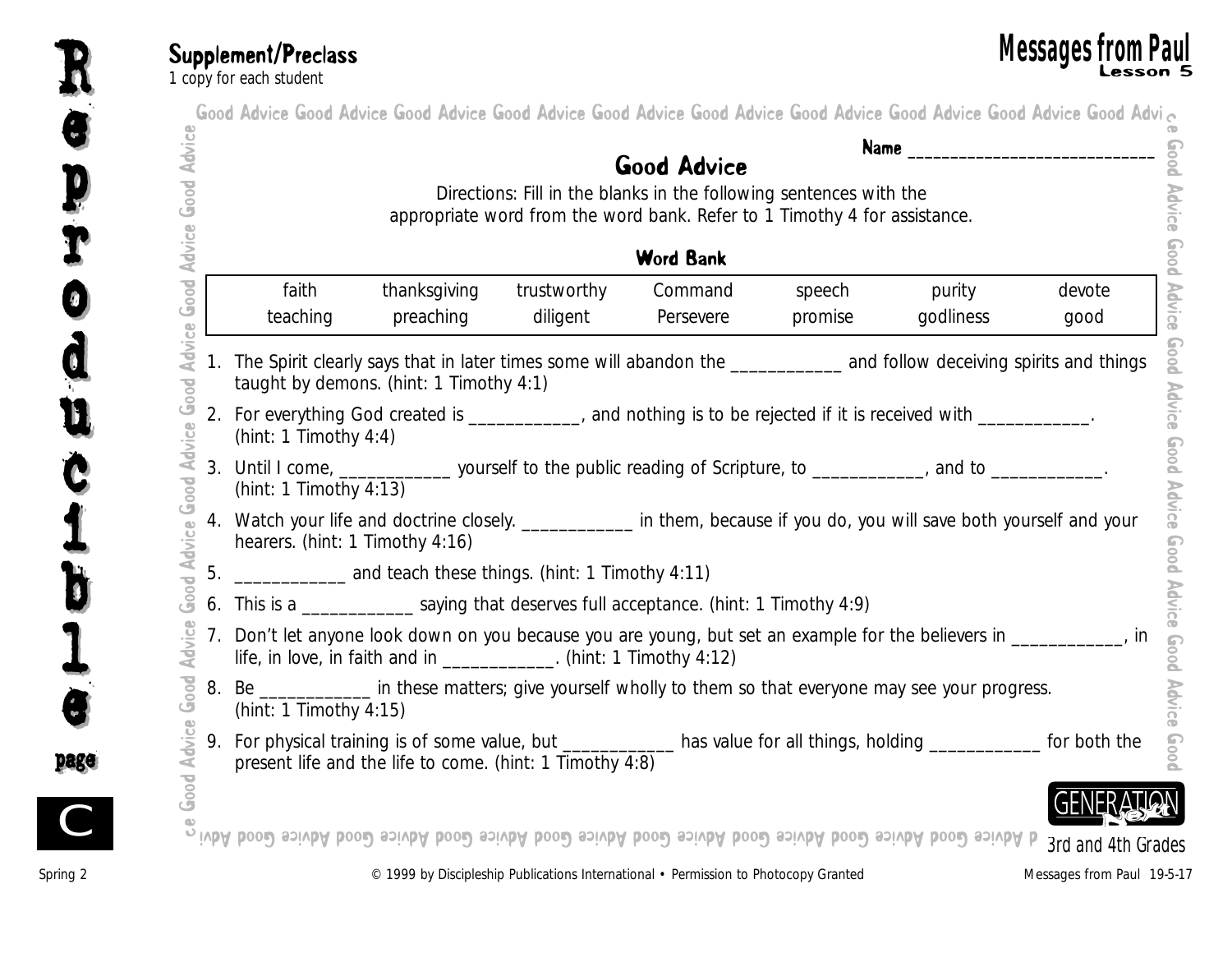Supplement/Life Application (1999) Supplement/Life Application (1999) Supplement/Life Application (1999) Supplement<br>The teacher Lesson 5

| <b>Messages from Paul</b> | Lesson 5 |
|---------------------------|----------|
|                           |          |



e

e

R

p

p

r

r

o o

d d

u

u

c

Č

i

i

b

b

 $\mathbf I$ 

l

e

e

page page

D